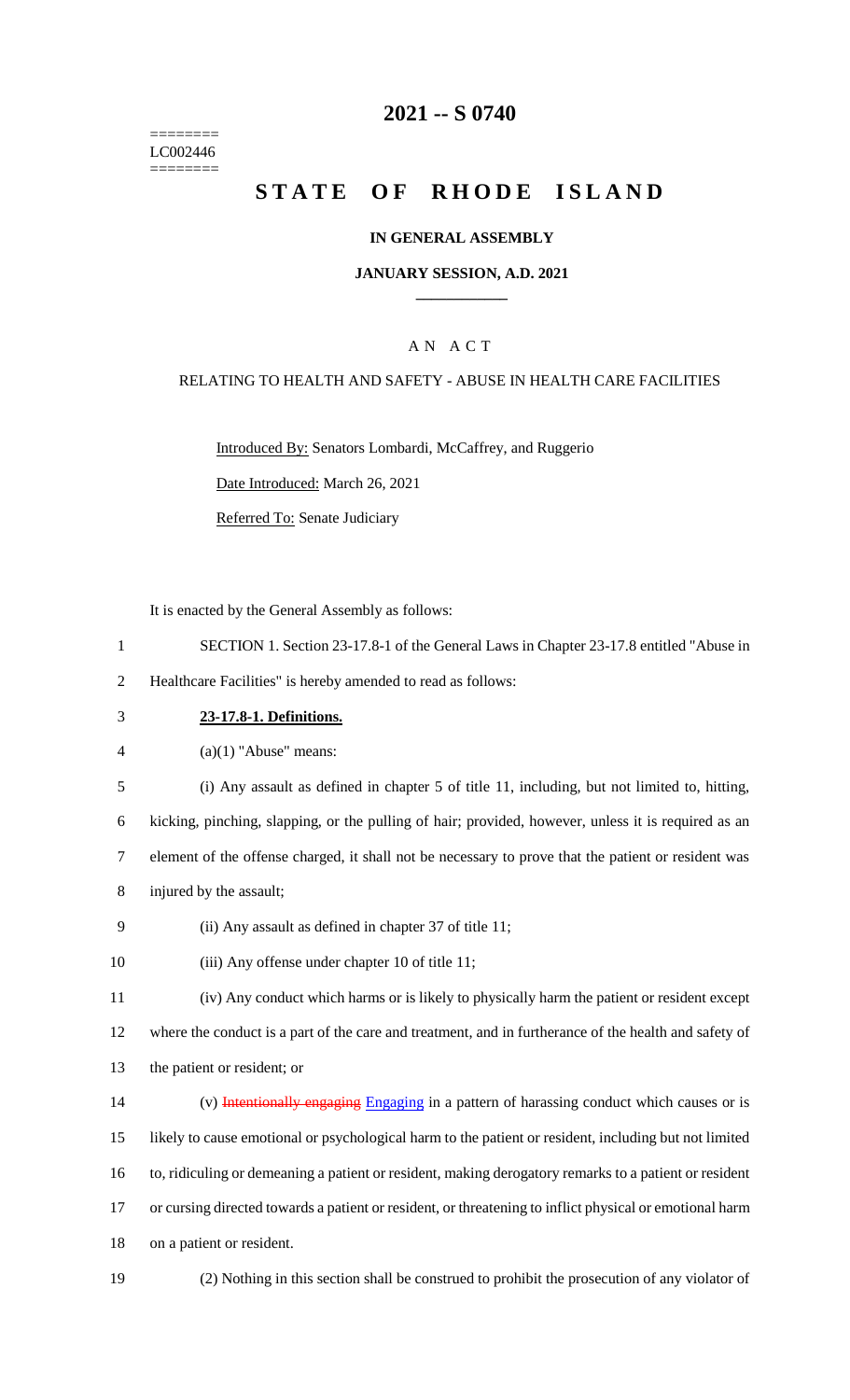this section under any other chapter.

 (b) "Department" means the department of health when the incident occurs in a health care facility, and the department of behavioral healthcare, developmental disabilities and hospitals when the incident occurs in a community residence for people who are mentally retarded or persons with developmental disabilities.

 (c) "Facility" means any health care facility or community residence for persons who are mentally retarded, or persons with developmental disabilities as those terms are defined in this section. "Health care facility" means any hospital or facility which provides long-term health care required to be licensed under chapter 17 of this title, and any assisted living residence required to be licensed under chapter 17.4 of this title, and any community residence whether privately or publicly owned. "Community residence" for persons who are mentally retarded or persons with developmental disabilities means any residential program licensed by the department of behavioral healthcare, developmental disabilities and hospitals which meets the definition of a community residence as defined in § 40.1-24-1(2) and provides services to people who are mentally retarded or persons with developmental disabilities.

 (d) "High Managerial Agent" means an officer of a facility, the administrator and assistant administrator of the facility, the director and assistant director of nursing services, or any other agent in a position of comparable authority with respect to the formulation of the policies of the facility or the supervision in a managerial capacity of subordinate employees.

 (e) "Mistreatment" means the inappropriate use of medications, isolation, or use of physical or chemical restraints:

- (1) As punishment;
- 23 (2) For staff convenience;
- 24 (3) As a substitute for treatment or care;
- (4) In conflict with a physician's order; or

 (5) In quantities which inhibit effective care or treatment, or which harms or is likely to harm the patient or resident.

28 (f) "Neglect" means the intentional failure to provide treatment, care, goods, and services 29 necessary to maintain the health and safety of the patient or resident, or the *intentional* failure to carry out a plan of treatment or care prescribed by the physician of the patient or resident, or the intentional failure to report patient or resident health problems or changes in health problems or 32 changes in health conditions to an immediate supervisor or nurse, or the *intentional* lack of attention to the physical needs of a patient or resident including, but not limited to toileting, bathing, meals, and safety. No person shall be considered to be neglected for the sole reason that he or she relies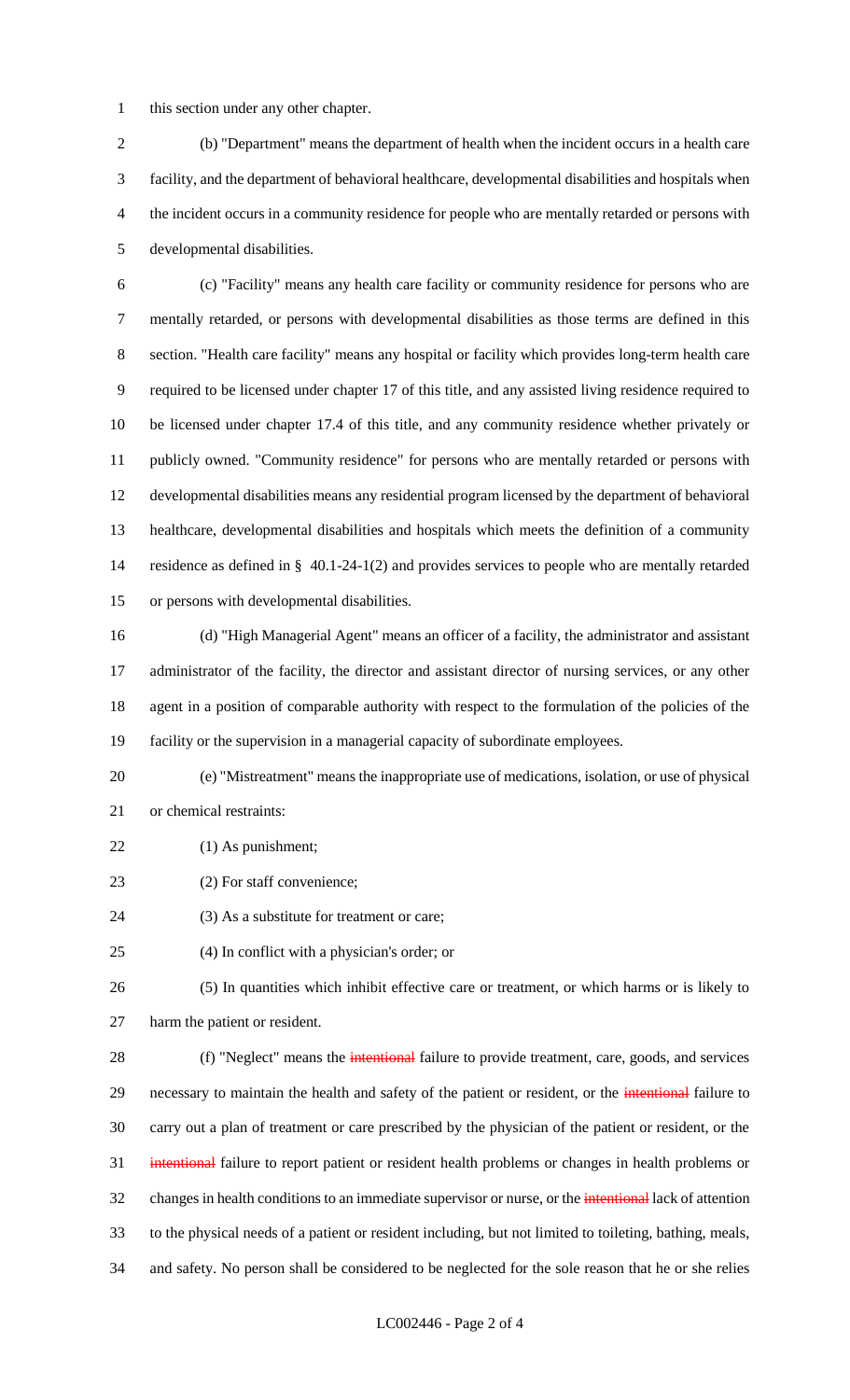on or is being furnished treatment in accordance with the tenets and teachings of a well-recognized church or denomination by a duly-accredited practitioner of a well-recognized church or denomination.

 (g) "Patient" means any person who is admitted to a facility for treatment or care, while "resident" means any person who maintains their residence or domicile, on either a temporary or permanent basis, in a facility.

 (h) "Person" means any natural person, corporation, partnership, unincorporated association, or other business entity.

 (i) "Immediate jeopardy" means a situation in which the nursing facility's alleged noncompliance with one or more state or federal requirements or conditions has caused, or is likely to cause serious injury, harm, impairment or death to a resident; or shall be defined in accordance 12 with 42 CFR 489 or any subsequent applicable federal regulations.

 (j) "Non-immediate jeopardy -- high potential for harm" means a situation in which a nursing facility's alleged noncompliance with one or more state or federal requirements or conditions may have caused harm that negatively impacts the individual's mental, physical and/or psychosocial status; or shall be defined in accordance with 42 CFR 489 or any subsequent applicable federal regulations.

 (k) "Non-immediate jeopardy -- medium potential for harm" means a situation in which a nursing facility's alleged noncompliance with one or more state or federal requirements or conditions has caused or may have caused harm that is of limited consequence and does not significantly impair the individual's mental, physical and/or psychosocial status to function; or shall be defined in accordance with 42 CFR 489 or any subsequent applicable federal regulations.

 (l) "Non-immediate jeopardy -- low potential for harm" means a situation in which a nursing facility's alleged noncompliance with one or more state or federal requirements or conditions may have caused mental, physical and/or psychosocial discomfort that does not constitute injury or damage; or shall be defined in accordance with 42 CFR 489 or any subsequent applicable federal regulations.

SECTION 2. This act shall take effect upon passage.

======== LC002446 ========